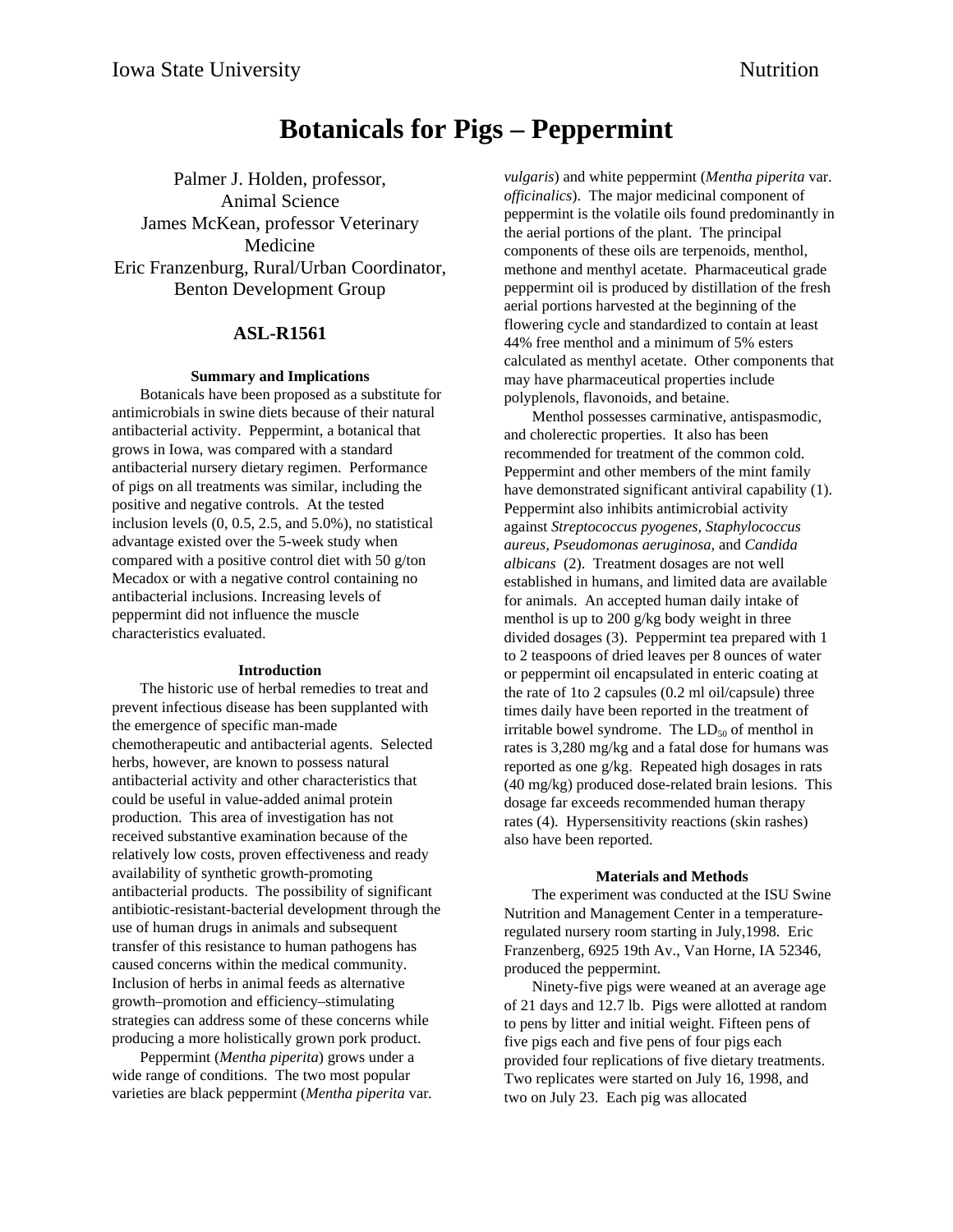approximately 12.75 lb of the respective prestarter treatment and was then switched to the starter diet treatment for the remainder of the 5-week study (Table 1). The control diet contained 50 g of Carbadox (Mecadox) per ton and the other treatments were the same diet without Carbadox. Increasing levels of peppermint  $(0.00, 0.50, 2.50, 5.00\%)$ replaced corn. Pigs were grown in 4 x 4 ft. raised deck pens and the average room temperature was 71  $\pm$  5°F. They were weighed and feed disappearance was determined weekly. Data were analyzed using the GLM procedure of SAS with the pen as the experimental unit.

#### **Results and Discussion**

No pigs died or were removed from the study. Reported data are cumulative from the start of the experiment. Least square means are presented in Table 2. Pigs on all treatments, including the positive and negative control pigs, performed similarly over the entire experimental period. Therefore, a response to increments of peppermint was not likely. In week 1 pigs on the 5% peppermint diet consumed significantly less feed than the Control pigs  $(P=.07)$ , probably due to the lower density of the 5% peppermint diet that restricted intake. The 5% pigs in week 1 also required significantly more feed per pound of gain compared both to the controls  $(P=.02)$ and the  $0.5\%$  peppermint pigs (P=.07).

Over weeks 0–2 the 0% negative controls required significantly more feed than both the Control and the  $2.5\%$  peppermint pigs (P=.05). Generally, the positive control pigs and the added peppermint pigs performed similarly during this period. Weeks 0–3 and 0–4 suggested that the 0.5% peppermint pigs consumed more feed than 0% pigs in week 0–3 and both the 0% and 2.5% pigs weeks 0–4 (P<.10). No statistical differences were observed in the overall data (week 0–5).

Table 3 reports the results of peppermint levels on muscle quality. The ISU Department of Food Science and Human Nutrition evaluated one pig from each of the peppermint treatments. Only one pig was evaluated from each treatment and as a result no statistical data are available. Footnotes from Table 3 indicate expected values for market hogs and they may not be applicable to 40–50 lb pigs. The pH values, flavor, and off-flavor scores and Hunter Lab values were similar for all pigs. The flavor scores, 1.00-1.66 on a scale of 1 to 10, indicated not much flavor was present in these young pigs. The offflavors were sour and liver tastes and may be more typical of immature pigs than of market-weight pigs. There appeared to be very little difference between the peppermint levels and control diets.

Nursery pigs fed different levels of peppermint failed to respond to added levels. The negative control pigs, however, performed similarly to the positive control pigs, indicating the health status of the pigs was high, or the stress levels were low.

#### **References**

1. Proc. Soc. Biol. Med. 124, p 874-875 2. Indian J. Micro 9:1, 23-24; J. Am. Pharm. Assoc. 49:11. P 692-694. 3. FAO/WHO Expert Cmte. on Food Additives. 1976. Tech. Report Service, WHO, Geneva, Switzerland

4. Can. Pharm. J., p 89-92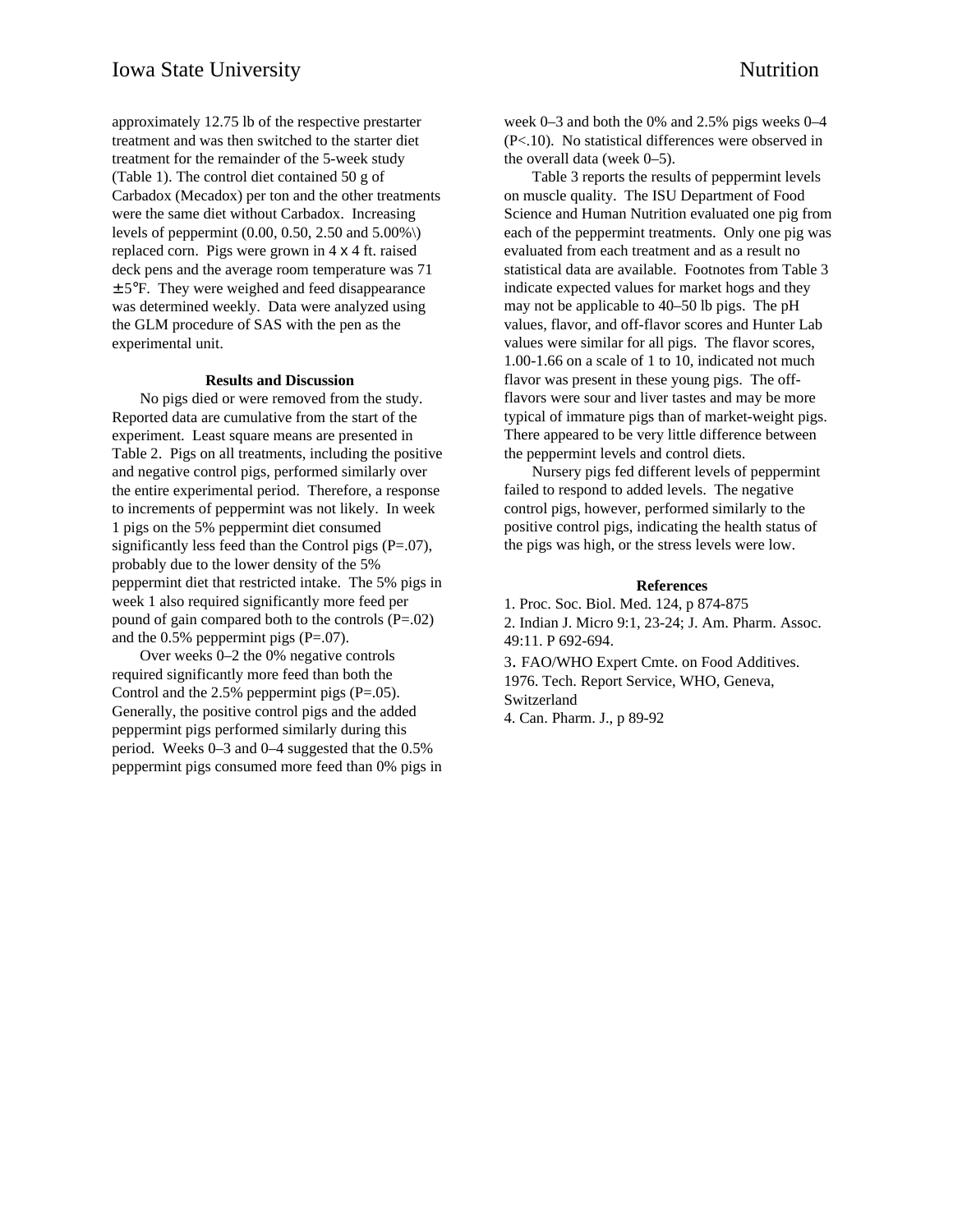## **Table 1. Diet composition.**

| Prestarter                |         |        |         |        |        |
|---------------------------|---------|--------|---------|--------|--------|
| Peppermint level          | Control | 0.0%   | 0.50%   | 2.50%  | 5.00%  |
| Corn, yellow              | 33.05   | 34.05  | 33.55   | 31.55  | 29.05  |
| Soybean meal, dehulled    | 27.70   | 27.70  | 27.70   | 27.70  | 27.70  |
| Peppermint                | 0.00    | 0.00   | 0.50    | 2.50   | 5.00   |
| Dicalcium phosphate       | 1.16    | 1.16   | 1.16    | 1.16   | 1.16   |
| Limestone                 | 0.74    | 0.74   | 0.74    | 0.74   | 0.74   |
| Lactose                   | 10.00   | 10.00  | 10.00   | 10.00  | 10.00  |
| <b>ISU Mineral Premix</b> | 0.05    | 0.05   | 0.05    | 0.05   | 0.05   |
| <b>ISU Vitamin Premix</b> | 0.20    | 0.20   | 0.20    | 0.20   | 0.20   |
| Plasma protein            | 5.00    | 5.00   | 5.00    | 5.00   | 5.00   |
| Whey, dried               | 20.00   | 20.00  | 20.00   | 20.00  | 20.00  |
| Soybean oil               | 1.00    | 1.00   | 1.00    | 1.00   | 1.00   |
| Methionine, DL            | 0.10    | 0.10   | 0.10    | 0.10   | 0.10   |
| L Lysine HCI              | 0.00    | 0.00   | 0.00    | 0.00   | 0.00   |
| Mecadox 2.50              | 1.00    | 0.00   | 0.00    | 0.00   | 0.00   |
| Total, %                  | 100.000 | 100.00 | 100.000 | 100.00 | 100.00 |
|                           |         |        |         |        |        |

| <b>Starter</b>            |         |        | Peppermint level |        |        |  |
|---------------------------|---------|--------|------------------|--------|--------|--|
| <b>Peppermint level</b>   | Control | 0.0%   | 0.50%            | 2.50%  | 5.00%  |  |
| Corn, yellow              | 55.93   | 56.93  | 56.43            | 54.43  | 51.93  |  |
| Soybean meal, dehulled    | 29.10   | 29.10  | 29.10            | 29.10  | 29.10  |  |
| Peppermint                | 0.00    | 0.00   | 0.50             | 2.50   | 5.00   |  |
| Dicalcium phosphate       | 1.51    | 1.51   | 1.51             | 1.51   | 1.51   |  |
| Limestone                 | 0.76    | 0.76   | 0.76             | 0.76   | 0.76   |  |
| Salt                      | 0.25    | 0.25   | 0.25             | 0.25   | 0.25   |  |
| <b>ISU Mineral Premix</b> | 0.05    | 0.05   | 0.05             | 0.05   | 0.05   |  |
| <b>ISU Vitamin Premix</b> | 0.20    | 0.20   | 0.20             | 0.20   | 0.20   |  |
| Whey, dried               | 10.00   | 10.00  | 10.00            | 10.00  | 10.00  |  |
| Soybean oil               | 1.00    | 1.00   | 1.00             | 1.00   | 1.00   |  |
| Methionine, DL            | 0.00    | 0.00   | 0.00             | 0.00   | 0.00   |  |
| L Lysine HCI              | 0.20    | 0.20   | 0.20             | 0.20   | 0.20   |  |
| Mecadox 2.5               | 1.00    | 0.00   | 0.00             | 0.00   | 0.00   |  |
| Total, %                  | 100.00  | 100.00 | 100.00           | 100.00 | 100.00 |  |

## Calculated analyses of control diets (%):

|                       | Prestarter | <b>Starter</b> |
|-----------------------|------------|----------------|
| Lysine                | 1.46       | 1.28           |
| Methionine + cystine  | 0.88       | 0.66           |
| Calcium               | 0.79       | 0.79           |
| Phosphorus, total     | 0.72       | 0.70           |
| Phosphorus, available | 0.48       | 0.41           |